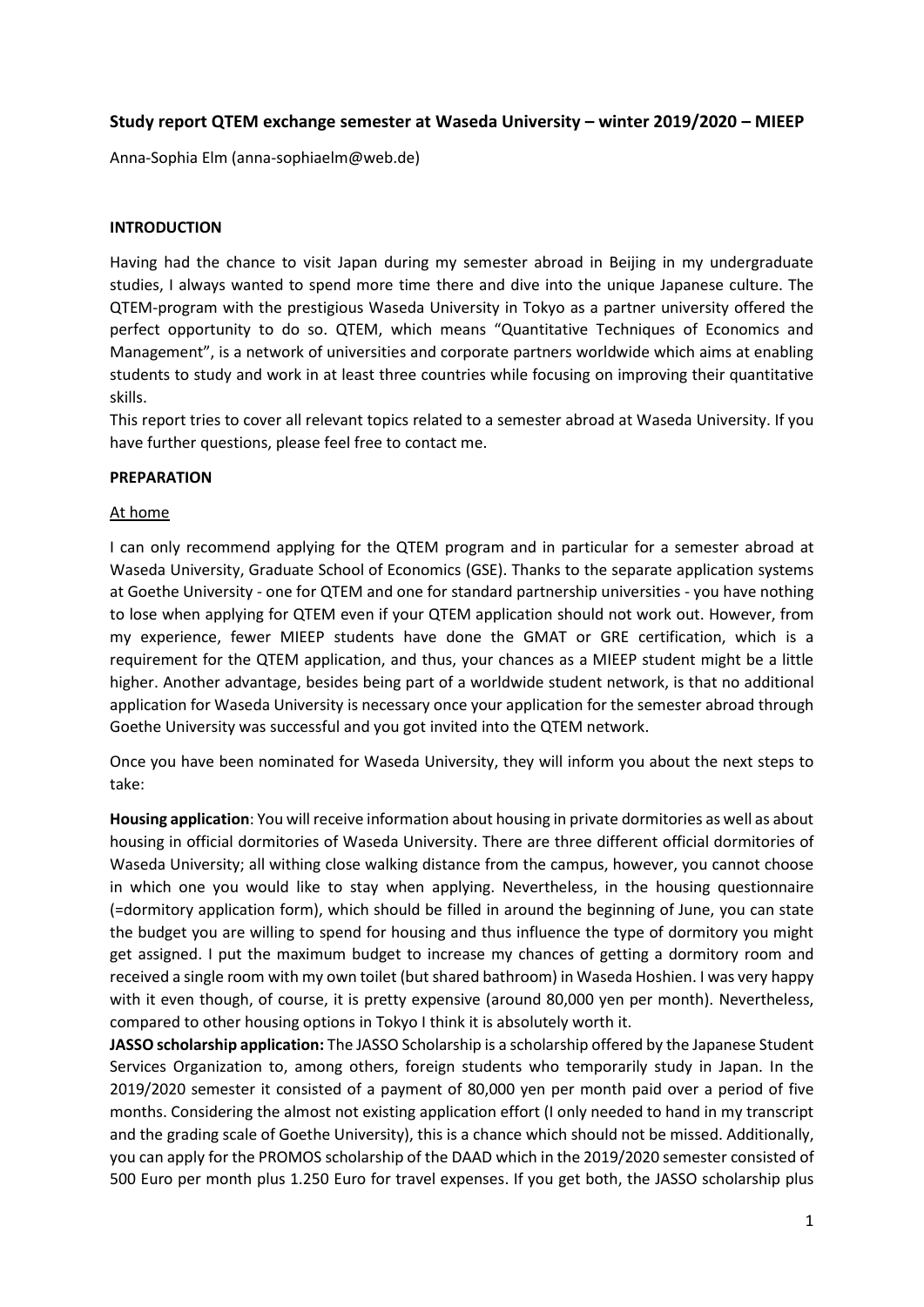the PROMOS scholarship, you probably will not receive the monthly payments of PROMOS, but you should still get the budget for travel expenses. This is how you can maximize your scholarships and finance your study abroad in Tokyo more easily.

**Visa**: Once you received the Certificate of Eligibility (COE) issued by the Japanese Government, which was sent to me by mail at the end of July, you can apply for your Student Visa at the Japanese Consulate in Frankfurt. This process is quite easy and approximately one week after the visa application you will get your passport back including your student visa with multiple entries. Later, when arriving at the airport in Japan you will receive your residence card and you can easily apply for a working permit in case you need it.

**Book flights**: In order to book your flights it might be useful to check the academic calendar of Waseda University online and to already book your flight back, because it is super cheap if you book it so much in advance. However, keep in mind that courses might finish earlier than the exam period indicated in the academic calendar. This was the case for me but I actually enjoyed being done with exams two weeks earlier than the official exam period indicated and thus, having some time to still do some things which I hadn't done so far.

#### In Japan

The general orientation meeting of Waseda University for incoming international students was quite early in September considering the fact that the lectures didn't start before the end of September. That is why I decided to skip the general orientation meeting and arrive in time for the orientation meeting of the Graduate School of Economics (GSE). For me it was the right decision as there was still enough time to get to know fellow students and to get all necessary administrative tasks done. Even though there really is a lot to do when arriving in Japan and the country is at least as bureaucratic as Germany, you will get enough help with moving into your dormitory, registering yourself at the Shinjuku city ward office, getting healthcare, making a phone contract, opening a Japanese bank account (which is necessary if you receive the JASSO scholarship), getting your student ID card, doing the course registration, and checking out all the student clubs of Waseda University.

Concerning **healthcare,** I suggest that you get a German health insurance for your stay abroad since the obligatory Japanese health insurance only covers 70% of the medical expenses. The obligatory Japanese health insurance costs for the whole stay, if I remember correctly, around 80 Euro when getting the student discount. You will receive the insurance bills to your dormitory via mail after you signed up for the insurance at the Shinjuku ward office and you can pay all bills together at any convenience store like a 7/11. When leaving earlier than initially planned and thus paid, you can get the overpaid insurance premiums back at the Shinjuku ward office at the end of your stay.

Concerning the **bank account** required for receiving the JASSO scholarship, you can either open it at Japan Post Bank or Resona Bank which both offer bank opening sessions at Waseda University at the beginning of the semester. However, you will need your personal seal for opening a bank account which you can get for cheap at Don Quixote or for a little more money at a suggested store by Waseda University. However, if you decide to do it at the suggested store it will take one day for the seal to be ready, so remember to do it in advance of the bank opening sessions. Furthermore, I recommend you to (additionally) get a credit card of, for instance, DKB in Germany since if you are an active customer (receiving 700 euro or more each month on your DKB bank account) you can withdraw money worldwide without being charged by DKB for it, which is quite handy.

Concerning the **mobile contract**, I suggest going to a "Big Camera" store in Shinjuku (where they can speak a little English) and ask for, for instance, the Mobile One contract by OTT for 6 months without cancellation fee. Then you can decide if you want to have only data or data plus voice. I only got data (1,5 GB) for just a little over 1000 yen per month which was really cheap compared to other contracts.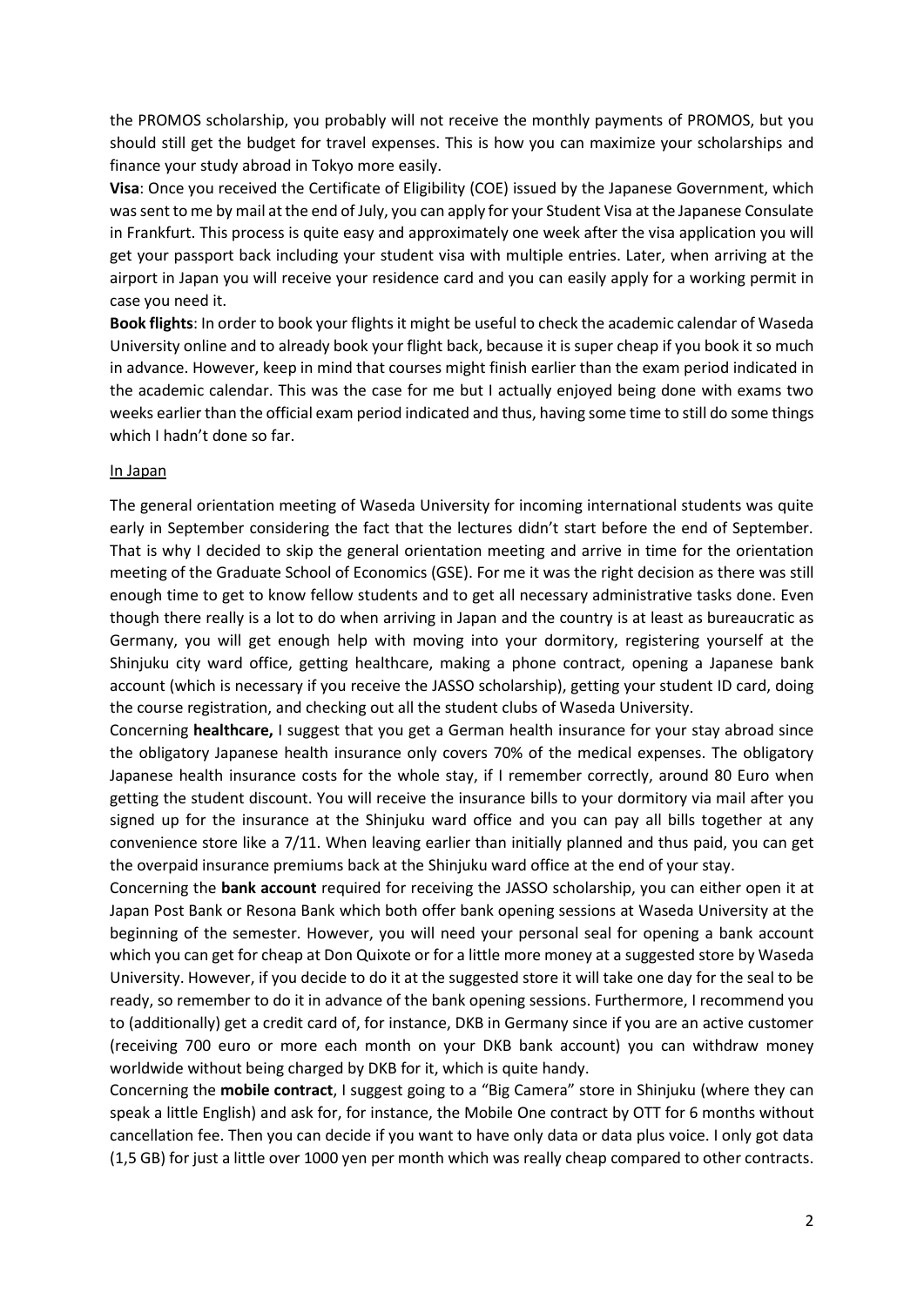Generally, I recommend you to download Google translate with the Japanese language – it is always a great help, especially the camera (instant translation) function.

## **WASEDA UNIVERSITY AND COURSES**

Besides Keio University, Waseda University is the most prestigious private university in Japan. Most professors at Waseda did their PHD abroad in Europe or the US and hence at least all professors I had could speak English very well. Nevertheless, the level and difficulty of the courses varied a lot! Furthermore, the course registration needs to be done after the first week of lectures and cannot be changed afterwards. This is in contrast to our German course registration system and for exchange students it is a real struggle because there are courses which are quite challenging (almost PHD level) plus a lot of work and if you choose a lot of these courses you won't have enough time to enjoy your semester abroad if you also aim at getting good grades. However, there are also courses which are below the difficulty level of Master courses at Goethe University. Therefore, if a course is not mentioned here but you would like to know how much work it will be, I suggest joining the facebook group "QTEM Tokyo student club" and just ask about the courses you are interested in. There are also some Japanese students in the group who might be very helpful. Each course has 2 Waseda credits which equal 5 ECTS at Goethe University and therefore, for the full semester workload of 30 ECTS at Goethe University you need to do six courses. As far as I know, but better confirm it with the examination office, the grading conversion by Goethe University is as follows:  $A+ = 1.0$ ,  $A = 2.0$ ,  $B = 3.0$ ,  $C = 4.0$ ,  $F = \text{failed}$ .

I took the following QTEM-courses for which the exact course outline can be found at the online syllabus of the GSE of Waseda University:

### *Decision Making Theory – by SHIMIZU, Kazumi*

This is a fall quarter course, which means it is twice a week but therefore it only lasts until the end of November. Good professor, interesting topics, perfectly doable workload and difficulty and therefore, I highly recommend this course. The grade consists of one midterm, one final, and attendance.

#### *Macroeconomics III (General Equilibrium) – by HAMANO, Masashige*

This is also a fall quarter course with lectures twice a week plus a TA session once a week. Good professor and TA, but I heard that they often change from one year to the next. Very high workload and even though the syllabus sounds like the content we learned in Frankfurt in *Fundamentals of Macroeconomics* the level and difficulty is higher, especially because you need to submit a problem set each week which is also graded. If you want a challenge in macroeconomics or want to pursue a PHD, I recommend this course since I learned a lot and the grades were perfectly fine in the end. Nevertheless, I think the grades significantly depend on how the professor grades the problem sets. The grade consists of around seven problem sets and one final.

#### *Hybrid input-output analysis in Industrial Ecology – by NAKAMURA, Shinichiro*

This is a fall semester course which means there is a lecture once a week until the end of the semester. Even though the content sounds a little bit strange I really liked this course. I learned a lot in a completely different area of economics and as a final report I conducted a hybrid Life Cycle Assessment of two aircraft types determining the amount of lifetime CO2 emitted per passenger kilometre by aircraft type. I recommend this course to everybody who is open to learn something different than classical economics and especially to those who are interested in the area of environmental economics. Concerning the workload and difficulty, I think it is perfectly doable as the scope of the final report really depends on your motivation. The grade consists of several mini quizzes at the beginning of the lectures, a small essay and the mentioned final report.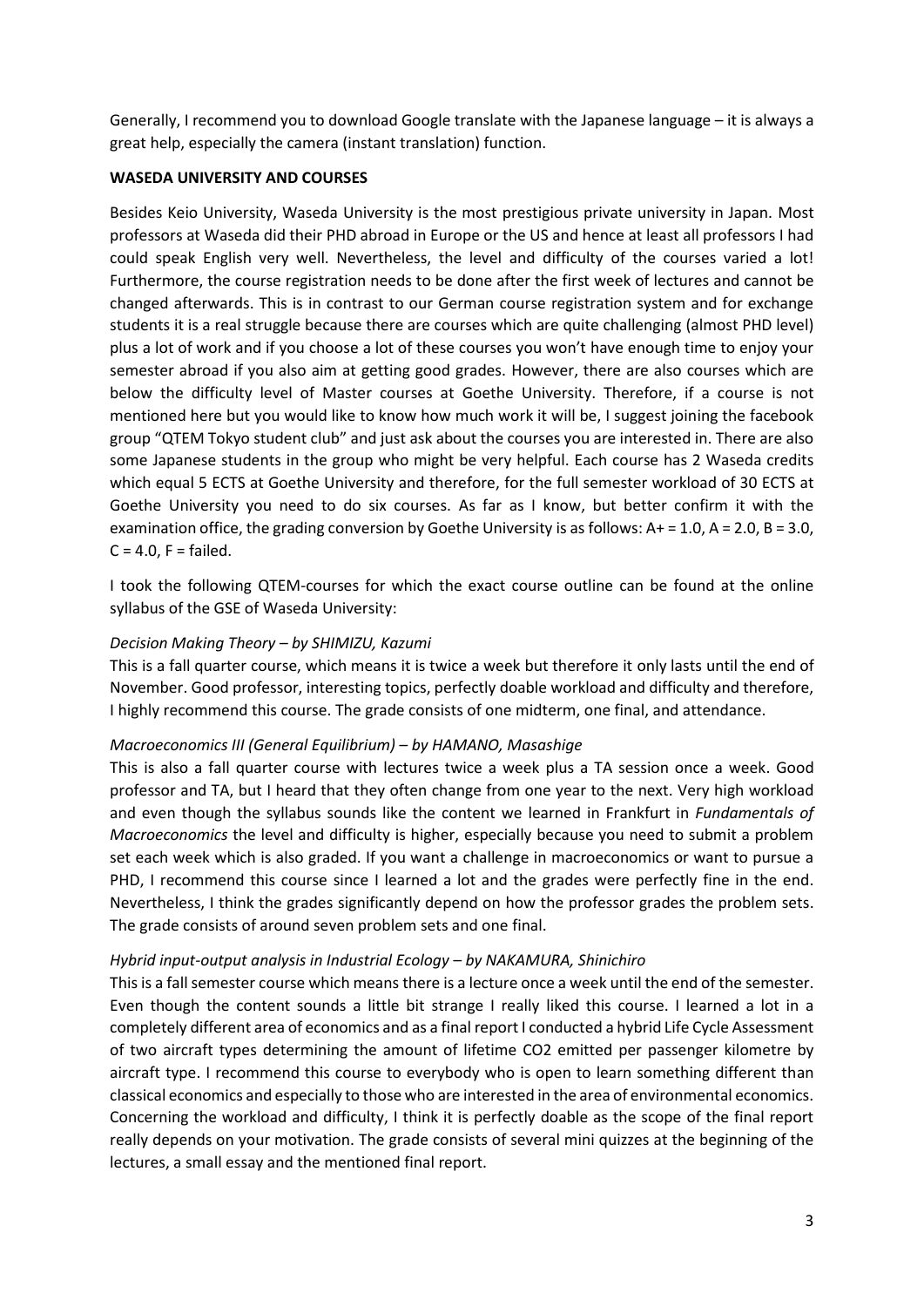## *Time Series Analysis – by KATAYAMA, Munechika*

This is a fall semester course. As I have never had any lecture in time series analysis I found the course challenging, however it is still perfectly doable if you study a bit for yourself since during the lecture the professor more or less just rushes through the slides. The workload depends on your R or STATA as well as Google skills as you need to submit two to three problem sets which besides the final exam also count for your grade. If you are willing to put in a little effort, I recommend the course because you can learn a lot and the grades were more than fair.

### *Economics of Development and Environment – by TAKAHASHI, Ryo*

This is also a fall semester course. Even though it is marked as quantitative, in my opinion it was not quantitative at all, which however I did not mind. The course gives a good overview of interesting topics in the field of development and environmental economics, however when having heard for instance *Development Economics III* in Frankfurt it is a bit dissatisfying because the econometric methods of a lot of studies is not discussed at all. If you want an easy but still interesting course and you don't mind to just study in a qualitative way, I recommend this course. The grade consists of a small report, a final exam and attendance.

### *International Finance and the Economy – by TANIUCHI, Mitsuru*

This is also a fall semester course, offered by the Graduate School of Commerce. Since the course is offered to students with a diverse academic background the economic level is really basic and, in my opinion, it is really easy to get a very good grade without a lot of effort. However, I did not find the course boring because it offers a great qualitative overview of, for instance, the foreign exchange market and the money market as well as their interrelations. The grade consists of attendance and participation as well as a final exam.

Furthermore, there are also several Japanese Language Courses offered by Waseda University for international students, however, unfortunately I did not get into one, because too many students registered for it.

# **STUDENT LIFE IN TOKYO**

As Tokyo is an immensely huge city, one of the most important advantages in my everyday life was the proximity of the Waseda Hoshien dorm to the campus (five minutes walking distance). The area surrounding the dorm/campus is quite residential and calm, however, you can still get everything you need as well as find plenty of restaurants to eat. Furthermore, the location of the campus/dorm in the North of Shinjuku is also very convenient and there are two subway stations close by to explore different areas of Tokyo. Moreover, the dormitory is really big and hence, it is easily possible to get to know plenty of interesting people from all over the world, to spend time together in the community room or to explore Tokyo by day and by night. The Waseda campus, on which the Graduate School of Economics is based, is really cute with a nice campus café and a small park. The canteen is also good, especially when considering the fact that everything costs below 5 euros. Furthermore, I liked the variety of student clubs which you can join to get to know more people, especially Japanese students. I joined the Soran (=traditional Japanese dance) group of the Waseda International Festival (WIF) student club as well as supported the German lunches offered by the Intercultural Communication Center (ICC) for students interested in Germany. Moreover, the ICC also offers various activities throughout the semester and I recommend subscribing to their email list in order to be informed of all their events. In addition, as we were quite a lot of QTEM students at Waseda University we also went out several times for dinner together which was organized by the QTEM student association (QSA) leader of Waseda University and which was always a lot of fun. Besides the classical things you can do in Tokyo, I recommend visiting the Waseda festival as well as going to a Baseball game of Waseda